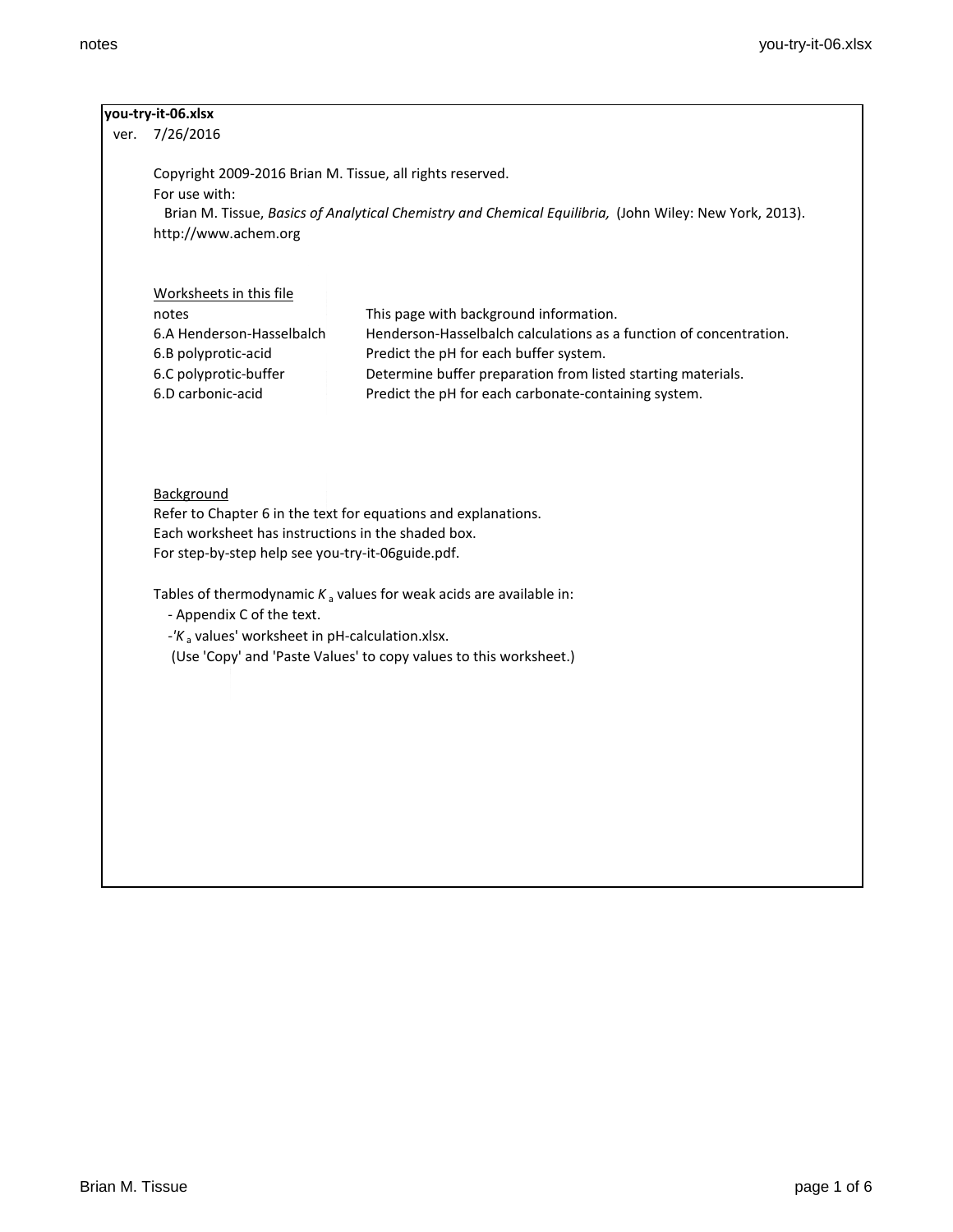# **You-Try-It 6.A Henderson-Hasselbalch Calculation for pH Buffer**

Table 6.A.1 lists a series of acid/base buffers.

- 1. Use the Henderson-Hasselbalch equation to predict the  $p[H_3O^+]$  for each buffer solution. You may do your calculations assuming that  $K_a' = K_a$ .
- 2. Calculate the difference in  $p[H_3O^+]$  between the Henderson-Hasselbalch and exact results. What factors affect the accuracy of the Henderson-Hasselbalch equation?

| weak acid           | Κ,       | $pK_{\circ}$ |
|---------------------|----------|--------------|
| acetic acid         | 1.75E-05 | 4.757        |
| chloroacetic acid   | 1.36E-03 | 2.866        |
| dichloroacetic acid | 4.47E-02 | 1.350        |

### **Table 6.A.1**

|      |                     |           |           |                   | H-H Egn     | Exact               | <b>Difference</b> |
|------|---------------------|-----------|-----------|-------------------|-------------|---------------------|-------------------|
| case |                     | $K_a'$    | $c$ acid  | $c_{\text{base}}$ | $p[H_3O^+]$ | $p[H_3O^{\dagger}]$ | $p[H_3O^+]$       |
| 1    | acetic acid         | 1.750E-05 | 1.000E-01 | 1.000E-01         |             | 4.757               |                   |
| 2    | acetic acid         | 1.750E-05 | 1.000E-02 | 1.000E-02         |             | 4.758               |                   |
| 3    | acetic acid         | 1.750E-05 | 1.000E-03 | 1.000E-03         |             | 4.772               |                   |
| 4    | acetic acid         | 1.750E-05 | 1.000E-04 | 1.000E-04         |             | 4.874               |                   |
| 5    | chloroacetic acid   | 1.360E-03 | 1.000E-01 | 1.000E-01         |             | 2.878               |                   |
| 6    | chloroacetic acid   | 1.360E-03 | 1.000E-02 | 1.000E-02         |             | 2.962               |                   |
| 7    | chloroacetic acid   | 1.360E-03 | 1.000E-03 | 1.000E-03         |             | 3.320               |                   |
| 8    | chloroacetic acid   | 1.360E-03 | 1.000E-04 | 1.000E-04         |             | 4.056               |                   |
| 9    | dichloroacetic acid | 4.470E-02 | 1.000E-01 | 1.000E-01         |             | 1.582               |                   |
| 10   | dichloroacetic acid | 4.470E-02 | 1.000E-02 | 1.000E-02         |             | 2.142               |                   |
| 11   | dichloroacetic acid | 4.470E-02 | 1.000E-03 | 1.000E-03         |             | 3.019               |                   |
| 12   | dichloroacetic acid | 4.470E-02 | 1.000E-04 | 1.000E-04         |             | 4.002               |                   |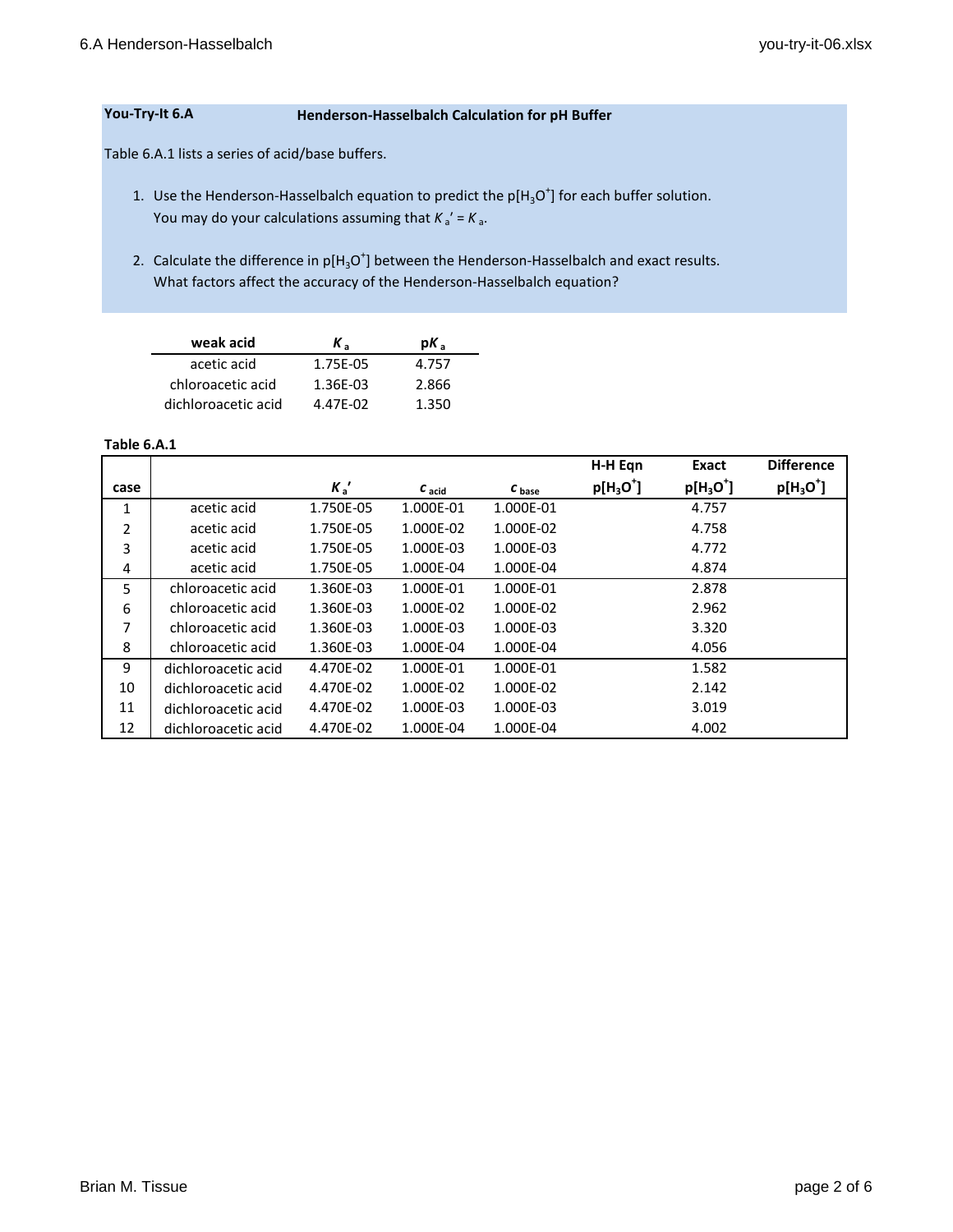|                | Do not overwrite formulas in these shaded cells. |                |           |                                                                                |             | $K_w$ :             | 1.01E-14       |
|----------------|--------------------------------------------------|----------------|-----------|--------------------------------------------------------------------------------|-------------|---------------------|----------------|
|                |                                                  |                |           | Exact pH calculation for an acid-base buffer (copied from pH-calculation.xlsx) |             |                     |                |
| a <sub>1</sub> | a <sub>2</sub>                                   | a <sub>3</sub> | Q         | R                                                                              | $Q^3 - R^2$ | theta               | X <sub>2</sub> |
| 1.000E-01      | $-1.75E-06$                                      | $-1.768E-19$   | 0.0011121 | 3.70857E-05                                                                    | 2.839E-16   | 0.0004543 1.749E-05 |                |
| 1.002E-02      | $-1.75E-07$                                      | $-1.768E-19$   | 1.121E-05 | 3.7524E-08                                                                     | 2.865E-20   | 0.0045111 1.744E-05 |                |
| 1.018E-03      | $-1.75E-08$                                      | $-1.768E-19$   | 1.209E-07 | 4.19834E-11                                                                    | 3.134E-24   | 0.0421438 1.692E-05 |                |
| 1.175E-04      | $-1.75001E-09$                                   | $-1.768E-19$   | 2.117E-09 | 9.43537E-14                                                                    | $5.9E - 28$ | 0.2519671 1.337E-05 |                |
| 1.014E-01      | $-0.000136$                                      | $-1.374E-17$   | 0.0011869 | 4.08663E-05                                                                    | 1.853E-12   | 0.0332944 1.324E-03 |                |
| 1.136E-02      | $-1.36E-05$                                      | $-1.374E-17$   | 1.887E-05 | 8.00458E-08                                                                    | 3.142E-16   | 0.217919            | 1.092E-03      |
| 2.360E-03      | $-1.36E-06$                                      | $-1.374E-17$   | 1.072E-06 | 1.02176E-09                                                                    | 1.885E-19   | 0.4018508 4.790E-04 |                |
| 1.460E-03      | $-1.36E - 07$                                    | $-1.374E-17$   | 2.822E-07 | 1.48358E-10                                                                    | 4.582E-22   | 0.1432985 8.786E-05 |                |
| 1.447E-01      | $-0.00447$                                       | $-4.515E-16$   | 0.0038165 | 0.000220014                                                                    | 7.182E-09   | 0.3676643 2.616E-02 |                |
| 5.470E-02      | $-0.000447$                                      | $-4.515E-16$   | 0.0004815 | 1.01369E-05                                                                    | 8.844E-12   | 0.2853586 7.219E-03 |                |
| 4.570E-02      | $-4.47E-05$                                      | $-4.515E-16$   | 0.000247  | 3.87543E-06                                                                    | 4.195E-14   | 0.052799            | 9.580E-04      |
| 4.480E-02      | $-4.47E-06$                                      | $-4.515E-16$   | 0.0002245 | 3.36358E-06                                                                    | 3.746E-16   | 0.0057543 9.956E-05 |                |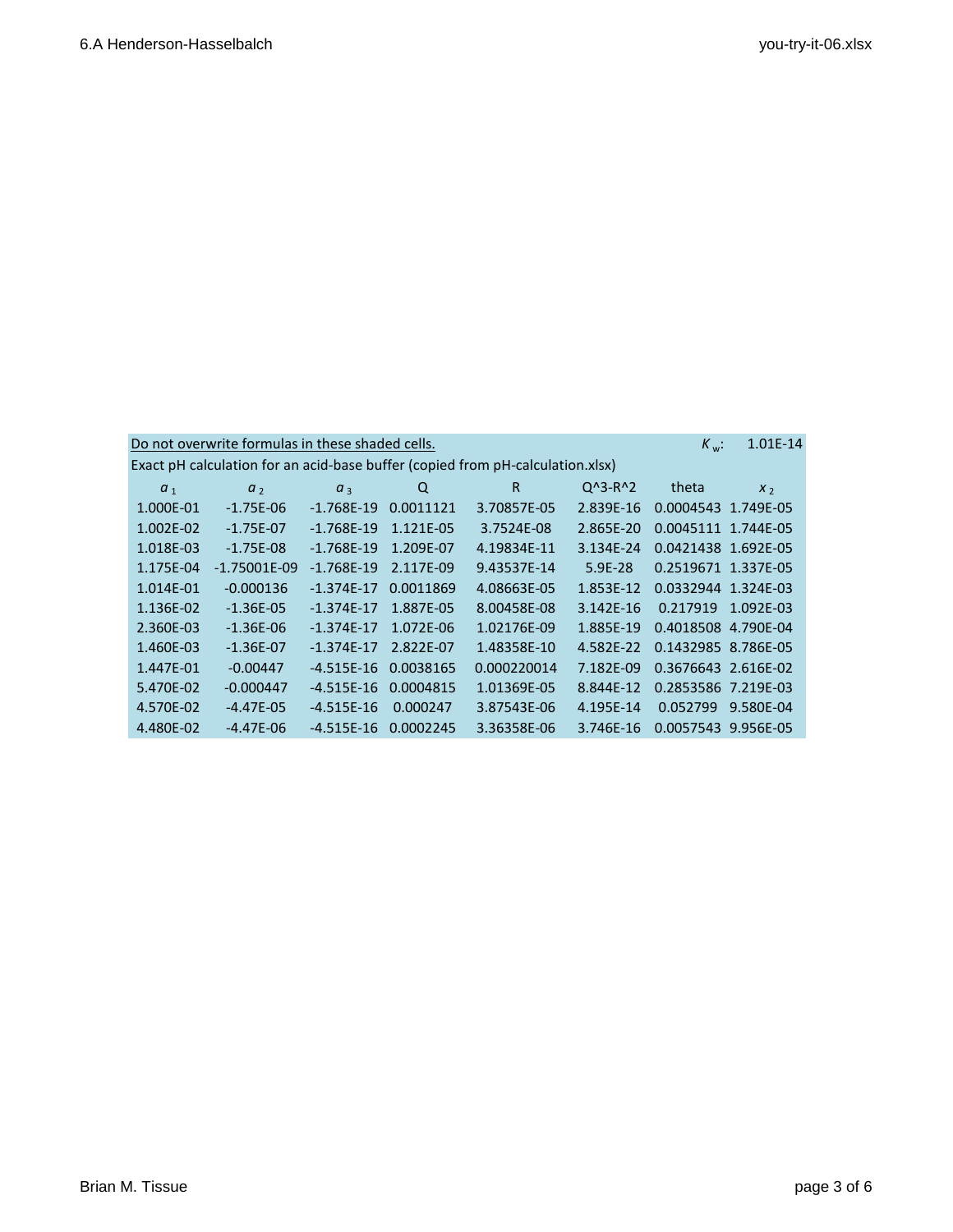# **You-Try-It 6.B**

## **] of Polyprotic Acid Solutions**

Table 6.B.1 gives formal concentrations of of polyprotic acids.

1. Predict the  $p[H_3O^+]$  for each solution.

You may do your calculations assuming that  $K_a' = K_a$ .

You may use the Henderson-Hasselbalch equation for buffer solutions.

| polyprotic acid      | base form            | acid formula                   | $K_{\rm a}$ | $pK_{a}$ |
|----------------------|----------------------|--------------------------------|-------------|----------|
| phthalic acid        | hydrogen phthalate   | $C_6H_4(COOH)_2$               | 1.12E-03    | 2.950    |
| hydrogen phthalate   | phthalate ion        | $C_8H_5O_4$                    | 3.91E-06    | 5.408    |
| phosphoric acid      | dihydrogen phosphate | $H_3PO_4$                      | 7.11E-03    | 2.148    |
| dihydrogen phosphate | hydrogen phosphate   | $H_2PO4$                       | 6.34E-08    | 7.198    |
| hydrogen phosphate   | phosphate ion        | HPO <sub>4</sub> <sup>2–</sup> | 4.79E-13    | 12.32    |

# **Table 6.B.1**

| case |                                                                         |
|------|-------------------------------------------------------------------------|
|      | 0.01 M phthalic acid                                                    |
| 2    | 0.01 M sodium hydrogen phthalate                                        |
| 3    | 0.01 M disodium phthalate                                               |
| 4    | 0.03 M phosphoric acid, 0.01 M sodium dihydrogen phosphate              |
| 5    | 0.01 M disodium hydrogen phosphate                                      |
| 6    | 0.01 M sodium dihydrogen phosphate, 0.005 M disodium hydrogen phosphate |

|                |            |          |          | $K_a$ ', $K_b$ ', or |           |            |      |             |
|----------------|------------|----------|----------|----------------------|-----------|------------|------|-------------|
| case           | calc. type | $c_{HA}$ | $c_{A-}$ | $pK_a'$              | $pK_{a2}$ | $[H_3O^+]$ | [OH] | $p[H_3O^+]$ |
| 1              |            |          |          |                      |           |            |      |             |
| $\overline{2}$ |            |          |          |                      |           |            |      |             |
| 3              |            |          |          |                      |           |            |      |             |
| $\overline{4}$ |            |          |          |                      |           |            |      |             |
| 5              |            |          |          |                      |           |            |      |             |
| 6              |            |          |          |                      |           |            |      |             |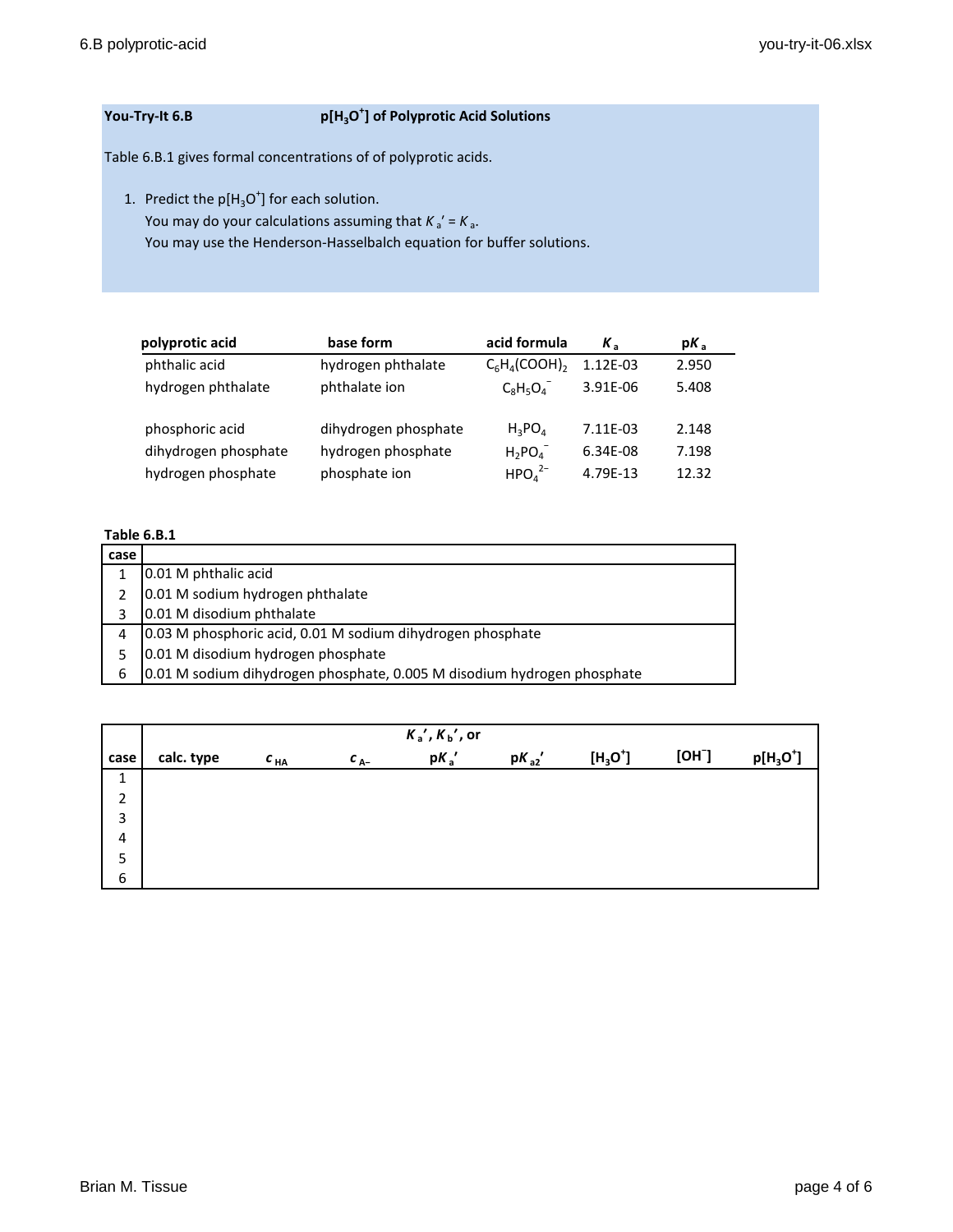## **You-Try-It 6.C Preparing Polyprotic Buffers**

Table 6.C.1 gives starting materials to make the listed buffer solutions. You also have 0.5 M NaOH and 0.5 M HCl.

1. Give a procedure to prepare 1.0 L of the listed buffer from the starting material. You may do your calculations assuming that  $K_a' = K_a$ . You may use the Henderson-Hasselbalch equation for buffer calculations.

|                             | formula                          | f.w. $(g/mol)$ | $K_{\circ}$ | $pK_a$ |
|-----------------------------|----------------------------------|----------------|-------------|--------|
| phosphoric acid             | $H_2PO_A$                        | 98.00          | 7.11E-03    | 2.148  |
| sodium dihydrogen phosphate | NaH <sub>2</sub> PO <sub>4</sub> | 119.98         | 6.34E-08    | 7.198  |
| disodium hydrogen phosphate | Na <sub>2</sub> HPO <sub>A</sub> | 141.96         | 4.79F-13    | 12.32  |
| trisodium phosphate         | Na <sub>3</sub> PO <sub>4</sub>  | 163.94         |             |        |

### **Table 6.C.1**

|               |                                            | total                  | desired     |
|---------------|--------------------------------------------|------------------------|-------------|
| case          | starting material                          | c <sub>phosphate</sub> | $p[H_3O^+]$ |
| 1             | concentrated (14 M) phosphoric acid        | 0.1 <sub>M</sub>       | 7.4         |
| $\mathcal{P}$ | 0.5 L of 0.2 M sodium dihydrogen phosphate | 0.1 <sub>M</sub>       | 3.0         |
| 3             | 0.5 L of 0.2 M disodium hydrogen phosphate | 0.1 <sub>M</sub>       | 6.5         |
| 4             | trisodium phosphate                        | 0.1 M                  | 7.0         |

## **Phosphate alpha plots:**